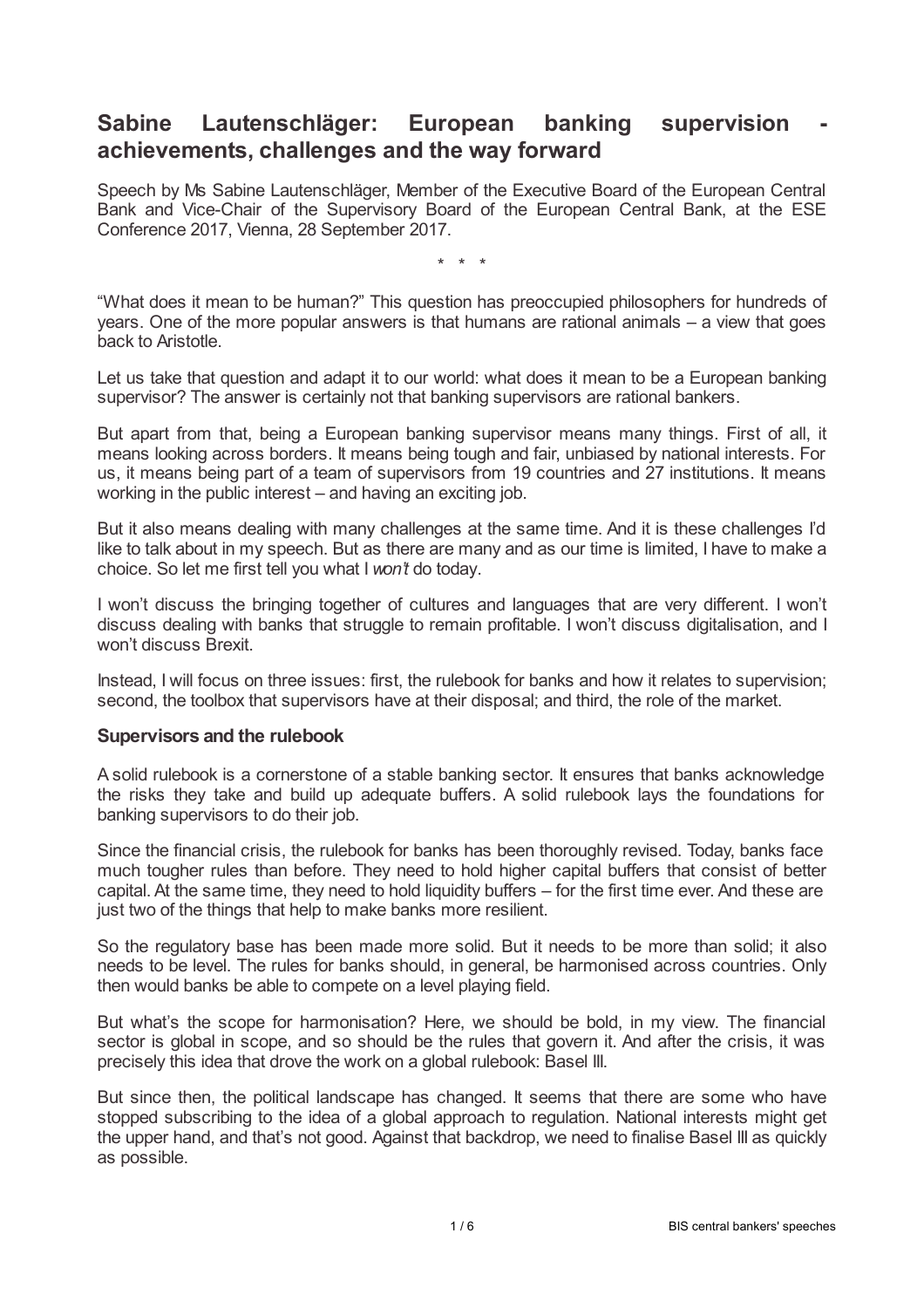But having a global set of standards is just the first step. The second step is for all countries to implement it in a consistent manner. That includes the euro area. Here, a level playing field is even more important, given that we have a single currency and a single market.

And there is indeed a single European rulebook. However, when you take a closer look, it turns out that the single rulebook is not so single, after all. So, in fact, we still have a kind of regulatory hotchpotch in Europe. How can that be?

Well, one reason is that parts of the single rulebook come in the form of EU Directives. And these directives still have to be transposed into national law. That in turn opens the door for significant differences between countries.

One of the many examples relates to what is known as "fit and proper" requirements. Bank directors have to fulfil certain criteria of competence and probity before they can take up their job. However, these criteria differ across the euro area. In some countries, they are quite strict, in others less so. And as the ECB is bound by national law, we cannot provide harmonised supervision in this case.

But the patchwork consists of more than that. The rulebook also contains what are known as options and discretions, O&Ds for short. These O&Ds provide governments and supervisors with some leeway in applying the rules. Again, this has led to differences across countries.

Here we have made some progress, though. Together with the national supervisors, we have agreed to exercise a number of options and discretions in a harmonised manner. But there are still O&Ds that lie in the hands of governments. So it is up to them to bring about more harmonisation. And I admit that I am quite disappointed that so little has been done in this area.

And last but not least, there is a third item that helps to explain Europe's regulatory mix. We still see that some countries are issuing national laws that affect the core of European banking supervision. There are, for instance, national laws that govern risk management. And these laws apply to banks that are directly supervised by the ECB, of course. Now imagine that there is a banking group with entities in Germany and Spain. This banking group would be subject to different rules when it comes to managing credit risk or to liquidity reporting. Needless to say, this seems ill-suited to a banking union and a level playing field.

Now what does this regulatory hotchpotch mean for European banking supervisors? Well, it makes them less effective and less efficient. In the worst case, they have to deal with 19 national rules instead of a single European one. This makes it hard to treat banks equally. It leads to more bureaucracy and higher costs. It opens the door to regulatory arbitrage, and it distorts competition.

My advice is therefore clear: we must further harmonise the rulebook. Instead of EU Directives, we should rely more on EU Regulations, which can be directly applied in all Member States. We should deal with the remaining O&Ds, and we should stop passing more and more national laws, especially those which apply to banks that are supervised at European level.

Instead, we should strive to cut down on some of these national laws, such as those concerning the reporting requirements that have become redundant as a result of the European Reporting Framework. Scrapping such laws would increase efficiency and reduce costs for both banks and supervisors.

So supervisors need a strong and level regulatory base. However, we must be careful that it does not turn into a cage. How could that happen? How could the rulebook evolve in a way that would confine supervisors?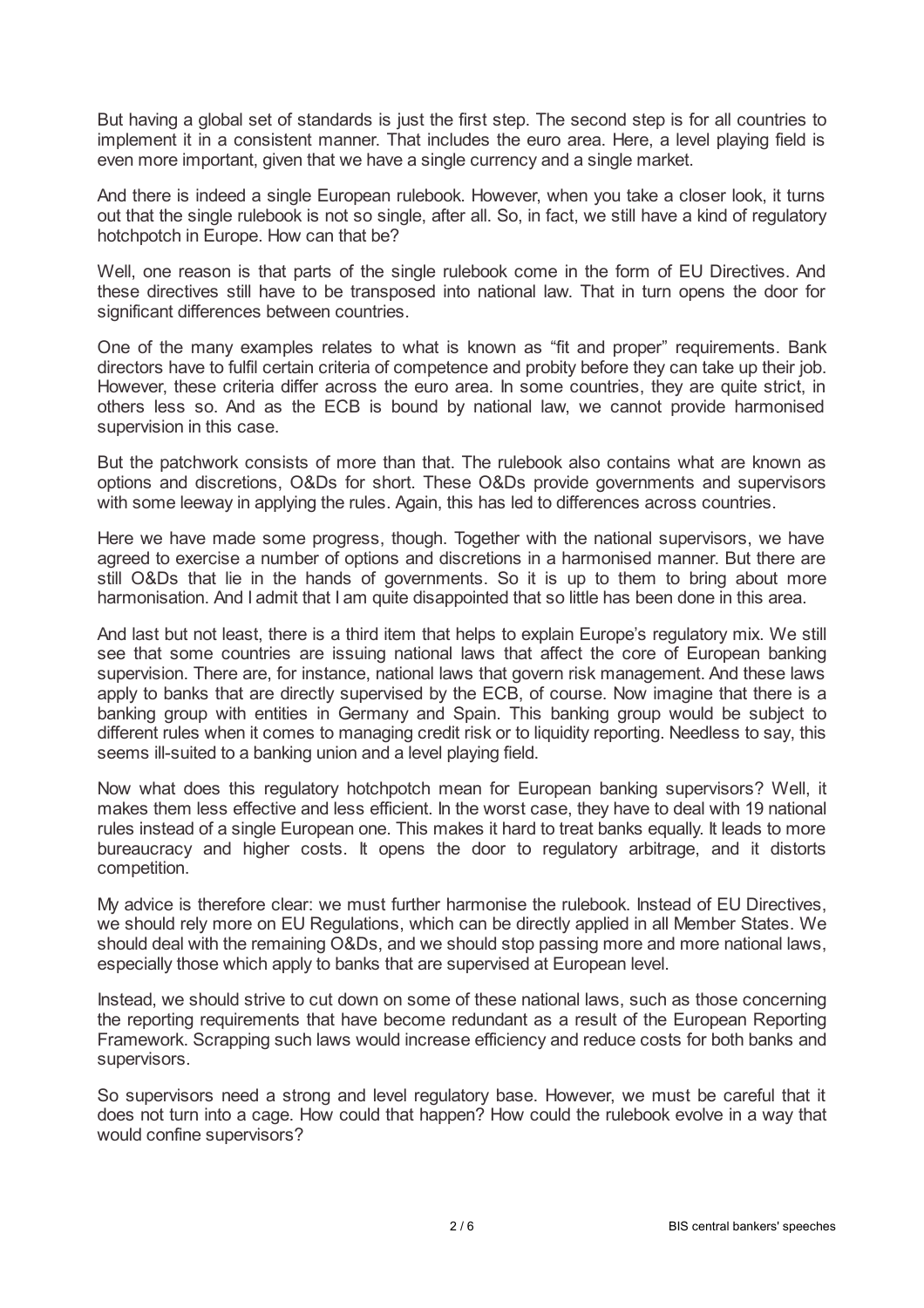The problem here is "too much detail", a kind of regulatory "overload" – involving too many stakeholders and too much bureaucracy. There is a tendency to add more and more details to the rulebook. This is driven by a desire to have rules that cover every eventuality. Whatever happens, there should be a rule to deal with it. It would trigger supervisory action. And if it didn't exist, well, then there's no trigger and no action.

However, trying to have a rule for every eventuality is an elusive goal, of course. The business of banking is so complex and fast-changing that no rulebook would be able to fully cover it. The unexpected will always happen. If not by chance, then because banks make it happen on purpose.

And precisely that is one of the problems entailed by an overly detailed rulebook: regulatory arbitrage. The more detailed the rules, the more ways banks can game them. This creates new risks, which are then not covered by the rules.

On top of that, an overly detailed rulebook would make it much more difficult for supervisors to react decisively and quickly to a changing environment. Supervising a bank could turn into a mere box-ticking exercise. And supervisors would turn into experts for tiny details; they could end up focusing on the minutiae and forgetting the big picture.

And that would be a waste. It would be a waste of all the experience, expertise and insights that supervisors have. Why not strengthen their judgement? Why not keep the flexibility they need to react to newly emerging risks in an ever-changing banking sector? And do all that within a sensible legal framework, of course.

At the end of the day, we need both. We need clear-cut rules, and we need sound supervisory judgement. Adding more and more details to the rules might come at the expense of supervisory judgement. With the recent reforms we have struck a balance in this regard. If we were to upset this balance, it would become much harder to ensure that banks remain safe and sound.

### **Supervisors and their toolbox**

But European banking supervisors need more than an adequate rulebook to do their job. They also need the right tools, of course. They need a European toolbox.

And here, a lot has been done. We have harmonised the main tool of banking supervision: the supervisory review and evaluation process, SREP for short. In the SREP we take a very close look at each bank. We analyse its business model, its governance, its risk management as well as risks to its capital and liquidity positions.

The SREP provides a common yardstick to compare banks across the euro area. It helps us to identify best practices and spot common problems. By referring to the SREP, we develop specific supervisory requirements and measures for each bank. And by the way, supervisory judgement plays a big role in the SREP.

<span id="page-2-0"></span>But the SREP is a massive tool, and we still need to refine it. Let me give you an example. As part of the SREP, we review the processes that banks use to assess and maintain adequate .<br>capital and liquidity buffers. These processes are known as ICAAP and ILAAP<sup>[1](#page-5-0)</sup>. Based on what we learnt from our SREP exercises, we will refine our expectations regarding ICAAP and ILAAP, and our methods for reviewing them.

And we also need to consider how best to assess the risk management of banks in the SREP. We need to do more than just define what we expect with regard to the management of IT risks, outsourcing or leveraged finance. We need to define fully fledged minimum expectations for the risk management of banks.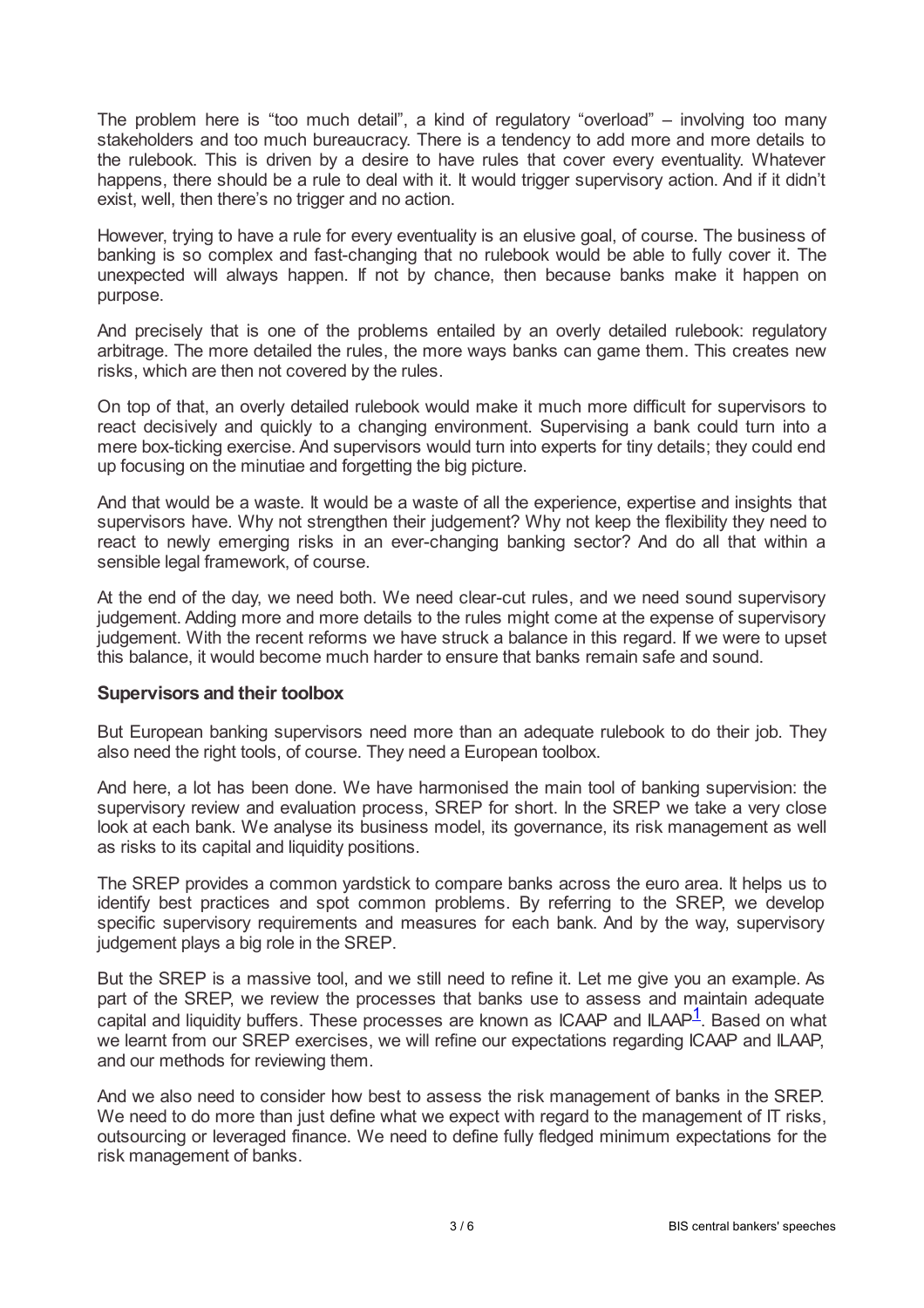But our toolbox comprises more than the SREP. So there are other things that we need to improve. First, there are tools that are applied in different ways in different countries. On-site inspections at banks are one example. In some countries, the preparation takes some time, while the actual inspection is quite short. In other countries, it is the other way round. This makes it difficult to coordinate and to create international teams of on-site inspectors.

Second, there are tools which exist in some countries but not in others. In this regard, the moratorium tool comes first to mind. It allows supervisors to suspend all the activities of a failing bank for a short period of time. It helps to handle such failures in a timely and orderly manner. Therefore, moratorium powers should be part of the European toolbox.

Another tool that we need to have is called "deductions from own funds". It would help to ensure that banks make adequate provision for risks – adequate from a prudential point of view. The national accounting frameworks allow for some flexibility with regard to provisioning. And what a bank then chooses may not be sufficient from the supervisors' viewpoint, taking into account the bank's risk profile. That's why supervisors should be able to impose prudential deductions from own funds.

And third, there are some tools which are part of the European toolbox not once but twice. And this can cause problems. A relevant case relates to banks that get into trouble and the question of how to intervene as early as possible. As a rule of thumb, banks don't get into trouble out of the blue. Rather, it is a gradual downfall in most cases. Thus, we have tools at our disposal that allow us to step in early and send warning signals to the banks.

This is known as early intervention. However, the relevant tools are the same as some of our standard tools. And this overlap might prevent us from using early intervention tools. The reason is that we are bound to use the least intrusive tool, which is always the standard one. This is particularly relevant should the market authorities demand that the bank disclose whether early intervention tools have been deployed. So, the overlap between early intervention tools and standard tools should be removed.

To sum up, we still need to work on the toolbox of European banking supervisors. We have to expand, harmonise and streamline it.

### **Supervisors and the market**

Now let us come back to my initial question. Being a European banking supervisor means doing an important job. Equipped with an adequate rulebook and the necessary tools, supervisors help to make banks safe and sound. Such banks in turn form the foundations of a strong economy. But we should not become too self-centred.

Banks are private enterprises, and the banking sector is a market, after all. As such, it deploys forces that can help to keep risks in check and secure stability. There were even times when many believed that market forces alone could bring about a stable and efficient banking sector, ensure sustainable business models and make banks resilient to the ups and downs of the economy. That belief was shattered by the crisis.

But don't get me wrong. I believe in the market; in theory, the forces of the market work fine. The problem is just that, in practice, they do not always work so well, for several reasons.

First of all, the market is made by people interacting, and people have their limits. Ample research shows that human brains are not very good at handling risk. We tend to over- or underestimate it; we tend to get carried away by potential gains; and we tend to overreact when things change.

And then, people's behaviour depends on incentives which are sometimes distorted. The most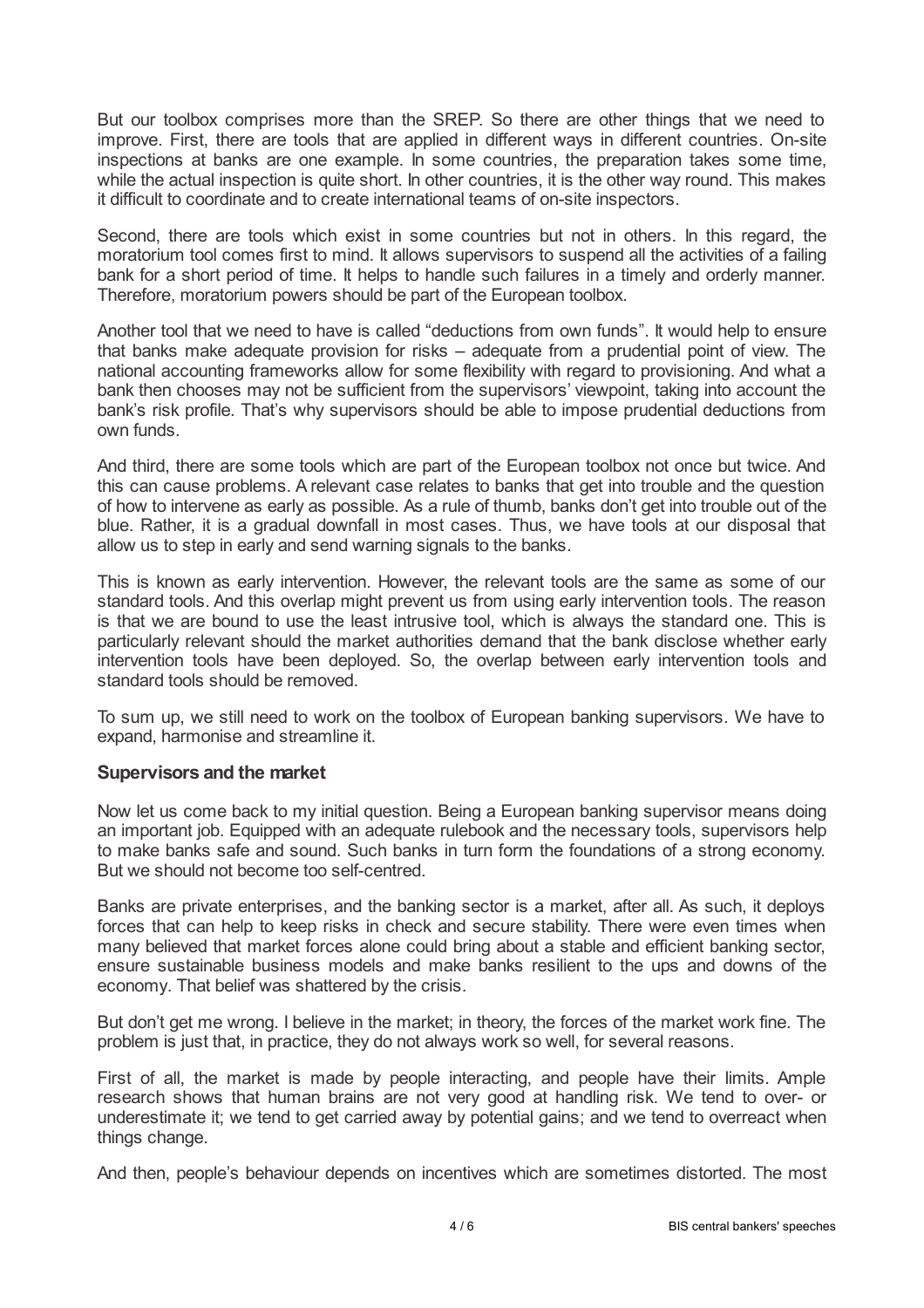prominent example is this: whenever you can keep the gains but pass potential losses on to someone else, you might be tempted to take on too much risk.

So, in practice, the market has its shortcomings. But is that a reason to do away with it? No, not at all. We should try to make it work. For the banking sector, this means aligning incentives.

And as I just mentioned, the best incentive to keep risks in check is potential failure and financial loss. As the economist Allan Meltzer noted: "Capitalism without failure is like religion without sin. It doesn't work." But in banking, there was a lack of failure.

During the crisis, many banks that should have failed did not fail. Instead, governments propped them up with public funds – at huge cost to taxpayers. They did so out of fear of a systemic crisis. They were worried that when a large bank fails, it would drag others down and destroy the entire system.

So there was a situation where banks could pass on any losses to someone else while keeping any profits. They had an incentive to gamble with other people's money. So, we need to make it possible for banks to fail without causing the whole system to collapse. And we need to make sure that profit-makers are also loss-takers. That would align incentives, strengthen market discipline and keep risk-taking in check.

In Europe, we now have a new system for exactly that purpose: the Single Resolution Mechanism, SRM for short. The SRM provides the tools to resolve banks in an orderly manner. Earlier this year, it passed its first test when a couple of banks failed. This was a huge step towards imposing market discipline on banks and making them safer and sounder.

And I can confirm that dealing with a failed bank is among the most complex things you can do as a supervisor. The first step is that the ECB declares the bank failing or likely to fail. And that, in itself, is a delicate matter.

Abank can fail for a million reasons. Sometimes it is a slow death that drags on over weeks and weeks. Sometimes it all happens within a couple of days. In the end, it is up to the ECB to decide whether the moment has come, and that is a decision which cannot be taken lightly.

Taking it too early might infringe the rights of investors and creditors. Taking it too late might lead to a systemic crisis; it might harm the economy and society. So all in all it is a decision that requires supervisors to carefully judge the case at hand.

Once the ECB has declared a bank failing or likely to fail, another body takes over: the Single Resolution Board, SRB for short. It is the SRB that decides how to deal with the bank.

In a nutshell, this is how we handle failing banks in Europe. Once you start looking at the details, it becomes much more complex, of course. It requires all parties involved to closely cooperate. And it requires all parties, including the banks, to be well prepared. That's why it is so important for banks to carefully draft their recovery and resolution plans.

But as I said, recent experience has shown that our approach works. The ECB, the SRB, the European Commission and the relevant national authorities proved that they can cooperate closely. They have demonstrated that they can deal with failing banks and handle the whole process smoothly.

That said, things can and should be improved, of course. And I am not just thinking of the actual failure of a bank. I am also thinking of what can be done before it comes to that.

And here, we need to think about precautionary recapitalisation, for instance. Under very strict conditions, the European rules on state aid allow banks to be given public funds. However, these aid rules might need an update that would align them with the new European resolution regime.